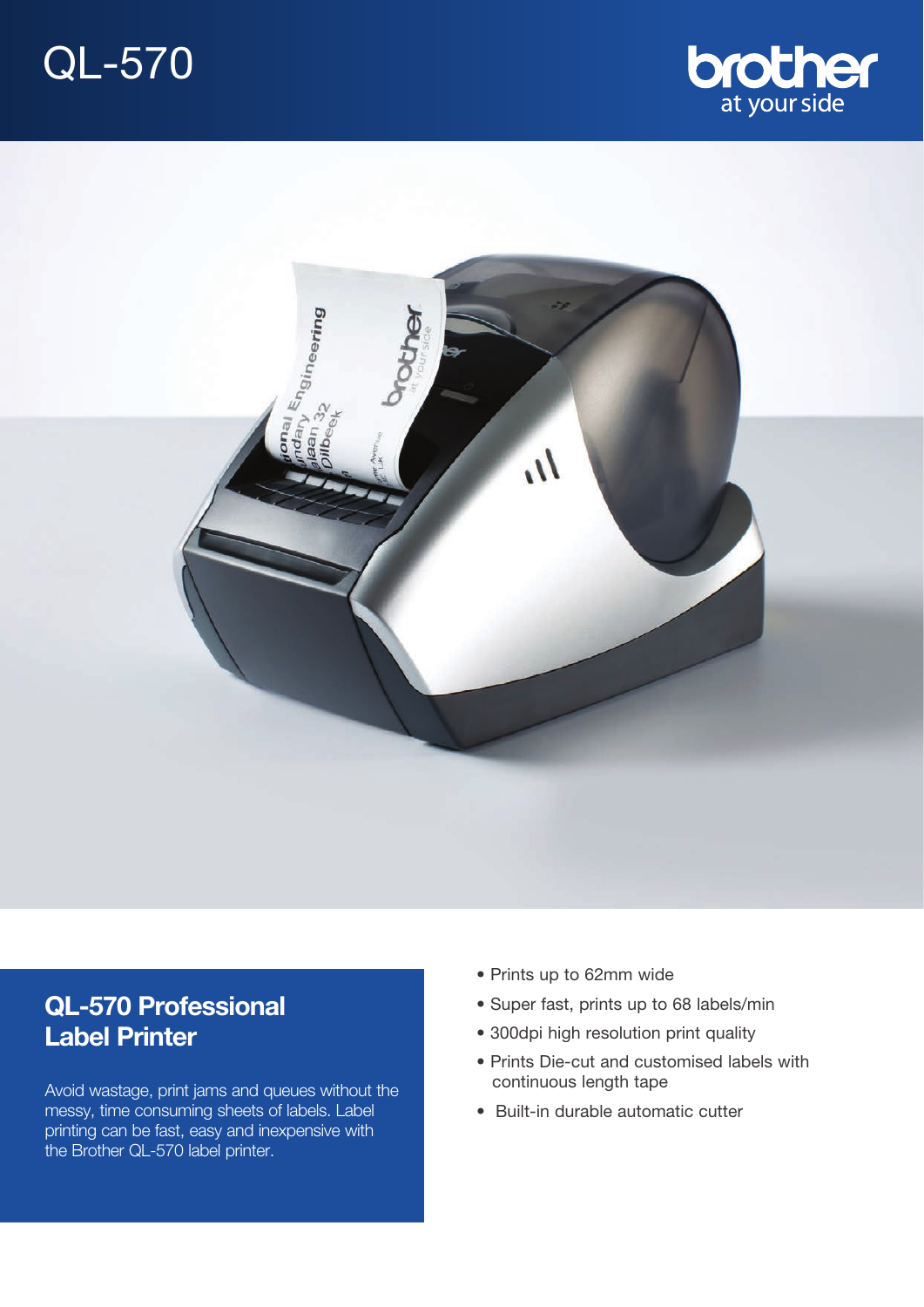### **The Brother QL-570 Professional Label Printer is the perfect synergy of functionality and design.**

Introducing the sleek, compact and stylish Brother QL-570 Professional Label Printer. Perfect for creating cost effective labels on demand for envelopes, packages, file folders, CD/ DVD, name badges and more...Once you use the Brother QL-570 Label Printer you will discover many more uses for this versatile product. The Brother QL-570 Label Printer is for those wanting to create customized labels quickly and easily so they can look more professional and become more organised.



**USB Connection** Connect to your computer via the included USB cord

### **Other Features**



**Fast Print Speed** The Brother QL-570 Label Printer can print up to 68 labels\* per minute (faster then one per second!)



**Easy to Install** Brother QL-570 Label Printer comes with easy to install label creation software and drivers.



**Accepts up to 62mm Wide Labels** The Brother QL-570 Label Printer prints on labels up to 62mm wide. This provides flexibility, with a wide range of label and tape rolls to choose from.





**Compact Design**  Small footprint and low profile. Requires minimal space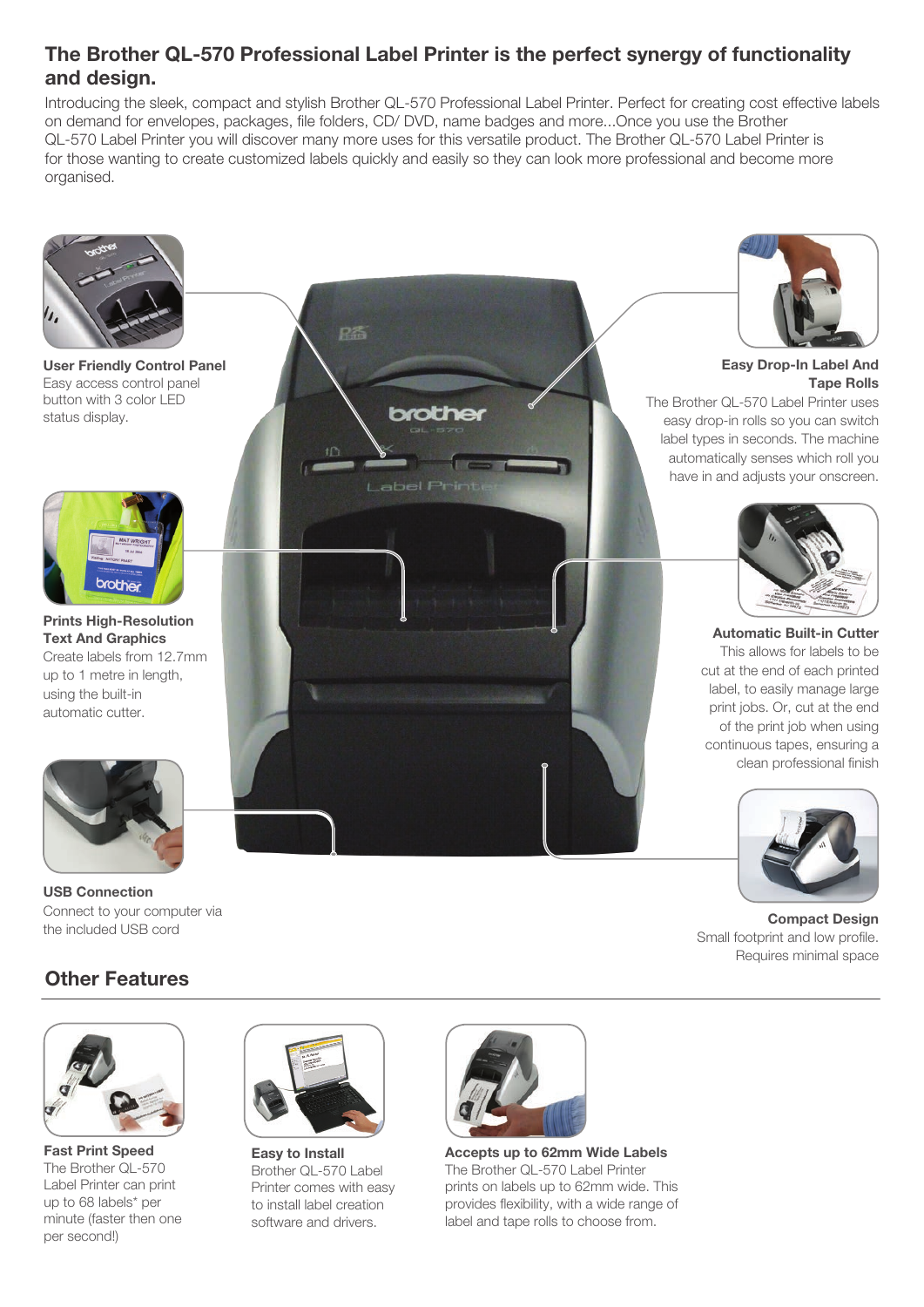## **USER-FRIENDLY BUT POWERFUL P-touch® Editor V.5.1 label creation software**



1. Create labels using information stored in Microsoft<sup>®</sup> Word<sup>®,</sup> Excel<sup>®</sup> and Outlook<sup>®</sup> (Available for  $W$ indows $^{\circledR}$  only)

**Highlight:** Select the text from your document.

**Click:** on the add-in button on the toolbar to pull the data into the label creation software.

**Print:** your label away or edit as desired.

## **Three Input Levels‡ In The Label Creation Software: (Available for Windows® Only.)**

- 1. Snap Funtion: Quickest way to print a label with three functions available: Screen capture, Drag and drop, Print text functions
- 2. Express Mode: This mode is perfect for the beginner or for creating labels quickly. (shown in picture above)
- 3. Professional Mode: Create sophisticated labels designs in this mode or for the expert label designer

### **Wide Range Of High Quality Supplies**

There is a wide range of cost effective, crisp white paper labels for your envelopes, packages, file folders, name badges, files and more. For added durability, use our durable film labels for your CD/DVDs or for creating customized signage on demand. Once printed - it is easy to peel and apply your label.



#### **Die-Cut (Pre-sized) Labels**

are cut into common label shapes such as address labels, shipping labels, CD/DVD labels and file folder labels.



2. Using the included powerful, yet easy to use, label creation software allows you to get creative and design your own label



**Continuous Tapes** 

Allow you to determine the length of the label. Great for labeling long packages, binders or creating cost effective signange on demand.

> †† Comes with starter Rolls of DK-1201 Standard Address Labels (100 labels), DK-2205 Continuous Length Paper Tape 2-3/7" (25 feet). \* Using standard 4-line address label. At 300x300 dpi. Text only. \*\* In superfine mode. ‡ Mac OS® users have two modes. Snap Mode and Standard Mode.